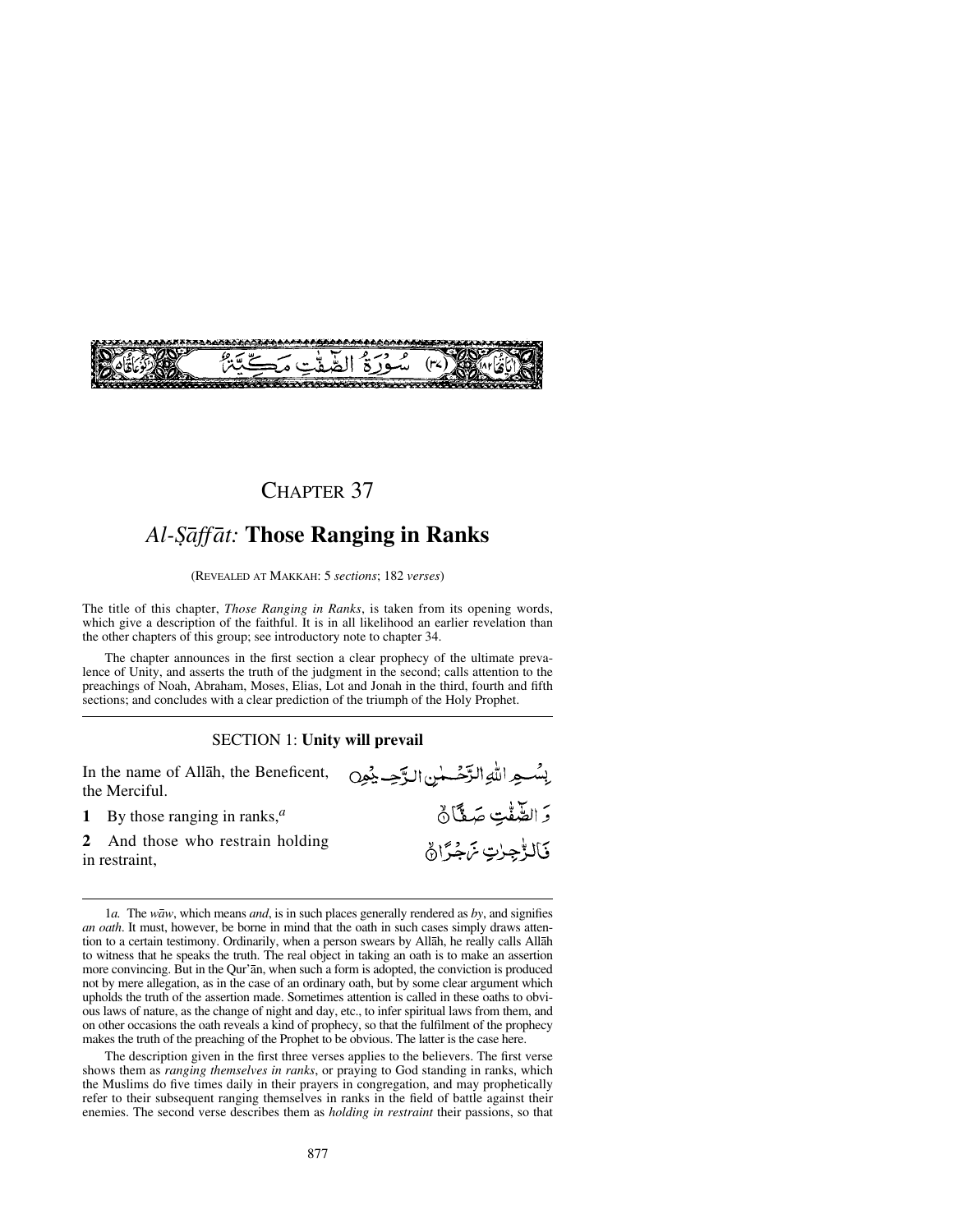**3** And those who recite the Reminder,

**4** Surely your God is One.

**5** The Lord of the heavens and the earth and what is between them, and the Lord of the eastern lands.*<sup>a</sup>*

**6** Surely We have adorned the lower heaven with an adornment, the stars,

**7** And (there is) a safeguard against every rebellious devil.*<sup>a</sup>*

**8** They cannot listen to the exalted assembly and they are reproached from every side,*<sup>a</sup>*

فَالِقْلِيْتِ ذِكْرًاهُ انَّ الْهَكْمُ لَوَاحِدٌ هُ مَنْ السَّعْوٰتِ وَالْأَمْرَضِ وَمَا بِهِ بِمَعْمَا وَ رَبُّ الْمَشَايِرَةِ ﴾ إِنَّا زَيَّتَا السَّمَاءَ الِّ نُمِيَا بِيزِ بُنَجَ الۡڪَرَاڪِبِ ۞ وَحِفْظَاهِنْ كُلِّ شَيْطِنِ مَّارِ وَ هَ لَا يَشَدَّعُونَ إِلَى الْمَلَا الْآعَلَىٰ وَثَقَدْنُوْنَ مِنْ كُلِّ جَانِبِ مَّ

a people who were ruled by their passions or their sensual desires were so entirely changed that they became complete masters of their passions. The words, however, may also contain a prophetical reference to their holding in restraint a powerful enemy bent upon their extirpation. These two descriptions are followed by another in the third verse which makes it clear that only the Muslims are described here: *those who recite the Reminder*. It is a special characteristic of the Muslims that they recite the Holy Qur'ån in their prayers, so much so that even their armies in the field of battle are regular in their prayers and recite the Holy Qur'ån in their prayers. And the great Truth that is thus established is Divine Unity *— surely your God is One*.

It may also be noted that, though the commentators have suggested that the description in the first three verses may apply to angels, they also state that the description is applicable to the Muslim armies fighting against the enemies of Islåm (Rz).

5*a.* The reference to the eastern lands in *Rabb al-mashåriq* is a prophecy of the early spread of Islåm in the East, while Islåm's conquests in the West seem to have been reserved for a later age. *Mashåriq* is the plural of *mashriq*, which means *the rising-place of the sun*, and is, like its English equivalent *east*, applicable to an *eastern land*.

7*a.* The Prophet's preaching was confronted by a twofold opposition among the Arabs *—* the secular classes and the priestly class, i.e., the diviners and the soothsayers, the class known as *Kåhin*. It is these soothsayers who are called the rebellious devils, because they thought that they could invoke spirits and answer questions put to them relating to the future. This phase of opposition was equally swept away by the forceful tide of Islamic truth, and the profession of the *Kåhin* disappeared from Arabia as Islåm advanced; see LA under the word *kåhin*. The mention of heaven and stars in the previous verse refers to the popular superstition that the diviners and soothsayers obtained their knowledge of the future from the stars. The *safeguard against every rebellious devil* indicates that they have no access to Divine secrets; see further 52:38*a* and 72:8*a*.

8*a.* The reference here is to the conjectures of the soothsayers regarding the future, by which they maintained their ascendancy over the masses. It is pointed out that they have no access whatever to the source of prophecy. The exalted assembly signifies those angels to whom Divine revelation is first made known. If the other significance of the word *yuqdhaf∂n* (*thrown at* or *pelted*) is adopted, the reference may be to the secular opponents of the Prophet, who, it is here foretold, would be thrown at from every side, so that success could not attend any of their efforts.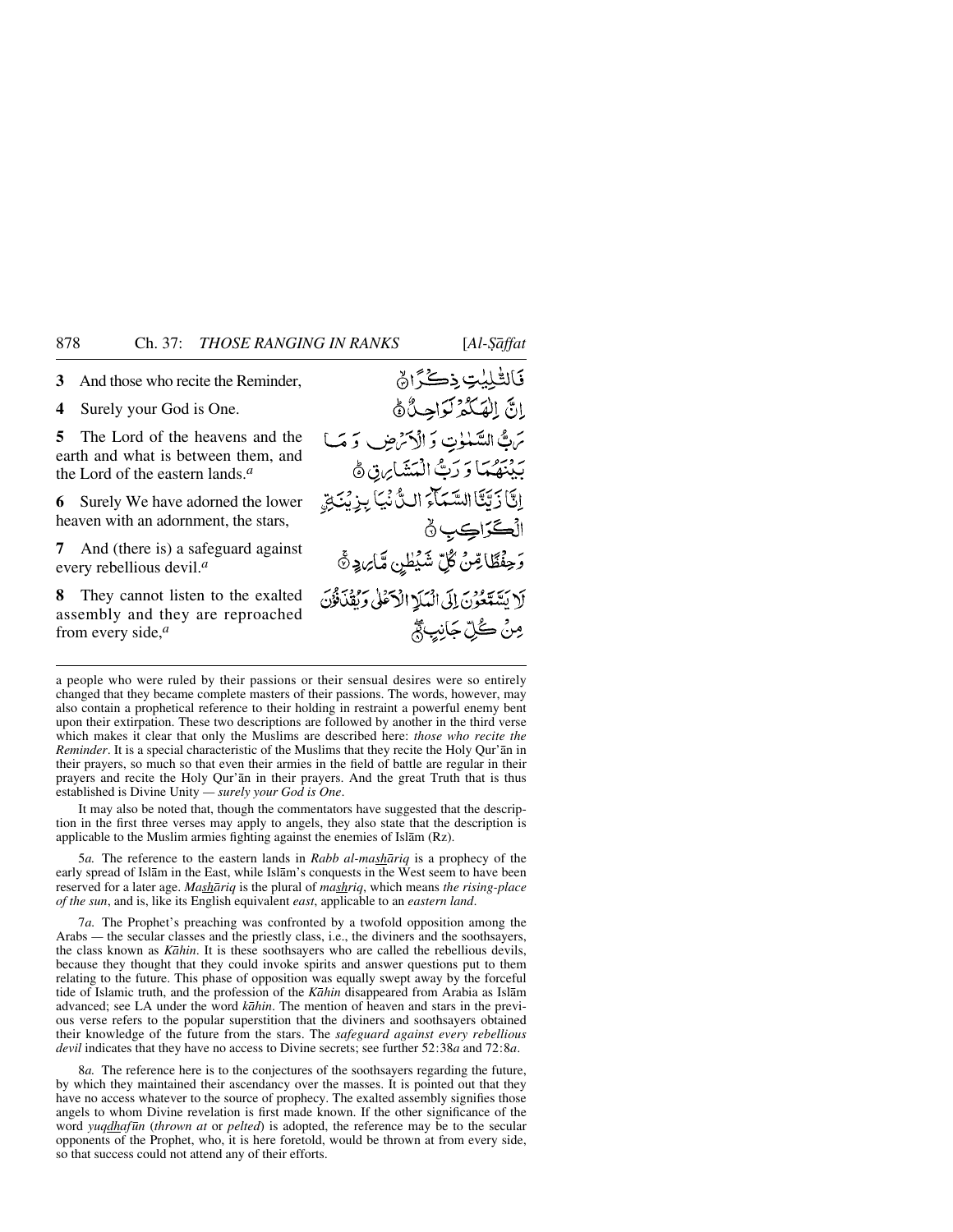**9** Driven off;*<sup>a</sup>* and for them is a perpetual chastisement,

**10** Except him who snatches away but once, then there follows him a brightly shining flame.*<sup>a</sup>*

**11** So ask them whether they are stronger in creation or those (others) whom We have created. Surely We created them of firm clay.*<sup>a</sup>*

**12** Nay, thou wondererest, while they mock,

**13** And when they are reminded, they mind not,

**14** And when they see a sign, they seek to scoff,

**15** And say: This is nothing but clear enchantment.

**16** When we are dead and have become dust and bones, shall we then be raised,

**17** Or our fathers of yore?

**18** Say: Yea, and you will be humiliated.*<sup>a</sup>*

وْحِرْدًا وَلَهُمْ عَذَاتٌ وَاصِبٌ ﴾ الآمَنْ خَطِفَ الْخَطْفَةَ فَبِأَنْبَعَتَكَ شهَابٌ ثَاقِبٌ ۞ فَاسْتَفْتِهِمْ أَهْمِ أَشَلَّ خَيفًا أَمْرَهَنّ ڂؘڶڨؘڹؘٵ<sup>ٙ</sup>ٳؾٞٳڂؘڶڡۘٙٞڂ؋ٛ؞ۭٚڞؚؽٙ ڟۣؽؗڹۣ۞ڗڒڹۣۭ۞ بَاثِرِ عَجِبَتَ وَيَسْخَرُوْنَ ۞ وَإِذَا ذُكِّرُوْا لَا يَذْكُرُوْنَ ﴾ دَادَا بِرَادَا اللَّهَ يَسْتَسْخِرُوْنَ ﴾ وَقَالُوَّا إِنْ هٰذَآ اِلَّا سِحْرٌ مُّبِّ بِنَ هُمْ بَدادَامِنْنَادَڪُنَّانْدُابَا وَعِظَامَا رايا كەرەردۇن ئ أَوَ الْتَأْتُّ الْأَوَّلُّوْنَ ﴾ دي تحيد و آنگفر داخ<sup>رون ه</sup>

10*a. KhaƧfa* signifies *he carried off* or *snatched away*, and *Kha∆fat* signifies *a single act of carrying off* or *snatching away*. The meaning is that, if a soothsayer gets but one opportunity, there soon follows a flame that pierces through the darkness; in other words, dispels the darkness to which the soothsayer leads men. It should be noted that *shihåb* means only *a flame* (see LL, and compare 27:7, where Moses goes to bring a *shihåb*), and *thåqib* means *that pierces through the darkness* or *brightly shining* (LL).

11*a. Låzib* is derived from *lazaba*, meaning *it was* or *remained fixed, settled, firm,* or *constant* (LL); hence *låzib* signifies *firm* (LL). Those created of firm clay are the spiritually perfect men, the Prophet and his followers. The verse points to the opposition of the soothsayers to the Prophet, and warns the former that the Prophet will be triumphant, because he is made perfect by Allåh's hand.

18*a,* see next page.

<sup>9</sup>*a.* This verse and those preceding it describe the state of the soothsayers at the advent of the Prophet. Before the advent of the Holy Prophet, the soothsayers may have been able to mislead the people to a certain extent by their guesses regarding future events, but after his advent they were reproached on every side, and ultimately the profession of the *kåhin* disappeared from Arabia, as shown in the last footnote. Or, the reference may be to the overthrow of ordinary opposition.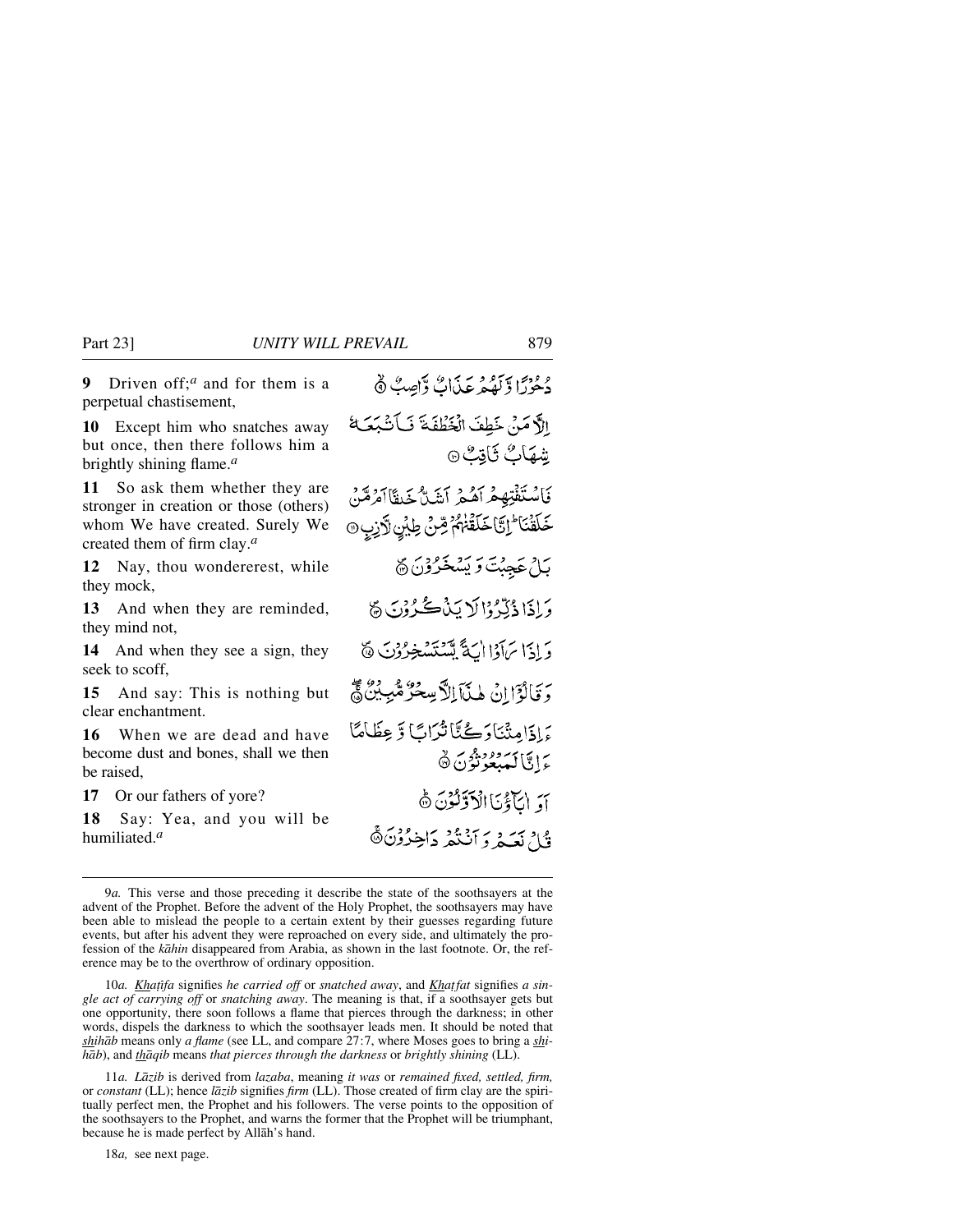**19** So it will be but one cry, when lo! they will see.

**20** And they will say: O woe to us! This is the day of Requital.

**21** This is the day of Judgment, which you called a lie.

فَاتَّمَاهِيَ ذَجْرَةٌ وَّاحِدَةٌ فَإِذَاهُمْ بردوره<br>پنظرون@ وَقَالُوْا يُوَيُّلَنَا هٰذَا يَؤْمُرالِّدِيْنِ۞ هٰنَا يَوۡمُ الۡفَصَٰلِ الَّذِيۡ ڪُنۡنَمۡدُ بِهِ تُكَرِّبُرُنَ ۞

## SECTION 2: **The Judgment**

**22** Gather together those who did wrong and their associates, and what they worshipped*<sup>a</sup>*

**23** Besides Allåh, then lead them to the way to hell.

**24** And stop them, for they shall be questioned:

**25** What is the matter with you that you help not one another?

**26** Nay, on that day they will be submissive.

**27** And some of them will turn to others mutually questioning *—*

**28** Saying: Surely you used to come to us from the right side.

**29** They will say: Nay, you (yourselves) were not believers.

**30** And we had no authority over you, but you were an inordinate people.

**31** So the word of our Lord has proved true against us: we shall surely taste.

الحشكروا الآن بن طَلَبُوْا دَ أَيْرِدَاهَهُمْ

رَ مَاڪَانُوَايَةِ مِيْدُونَ ۾ مِنْ دُوۡنِ اللَّهِ فَاهُكُ وۡهُـُـوۡ ۚ إِلَىٰ صِرَاطِ الْجَحِبْمِ® وَ قِعْدُهُ فِي اللَّّهُ مِ مَتَسْتَكُولُونَ ۞ مَاأَڪُ پُر لَا تَهَاصَبُوْنَ هُ بَلْ هُهُ الْهَيْوَ مُسْتَسْلِمُوْنِ ۞ رَ آَقَيِلَ بَعْضُهُمْ عَلَى بَعْضٍ بَيْنَسَاءِكُوْنَ قَالُوَۤٳٳؾَّكُمُّ كُنْتُمُّرِؾَٱتُّوۡنَنَاعَنِ ٱلۡبَٰٓبِيَّزِ قَالَوْا بَلِيِّ لَّهُ تَكْوُنُوْاهُ وَمِنِ بِّنَ ۞ وَ مَا كَانَ لَنَا عَلَيْكُمْ قِنْ سُلْطَنٍ ۚ بَ\ُ كُنْتُمْ قَوْمًا طُغِيْنَ۞ فَحَقٌّ عَلَيْنَا قَوْلُ يَرِيّنَاً تَرَاتَيْ لَذَآبِقُوْنَ©

<sup>18</sup>*a.* That is, you will not only be raised after death to taste of your evil deeds, but even here you will be brought low. This is again a prophecy of the vanquishment of the enemy in this very life.

<sup>22</sup>*a.* Though the description of the helplessness of the iniquitous given in this and the following verses applies to life after death, it equally describes their condition in this life.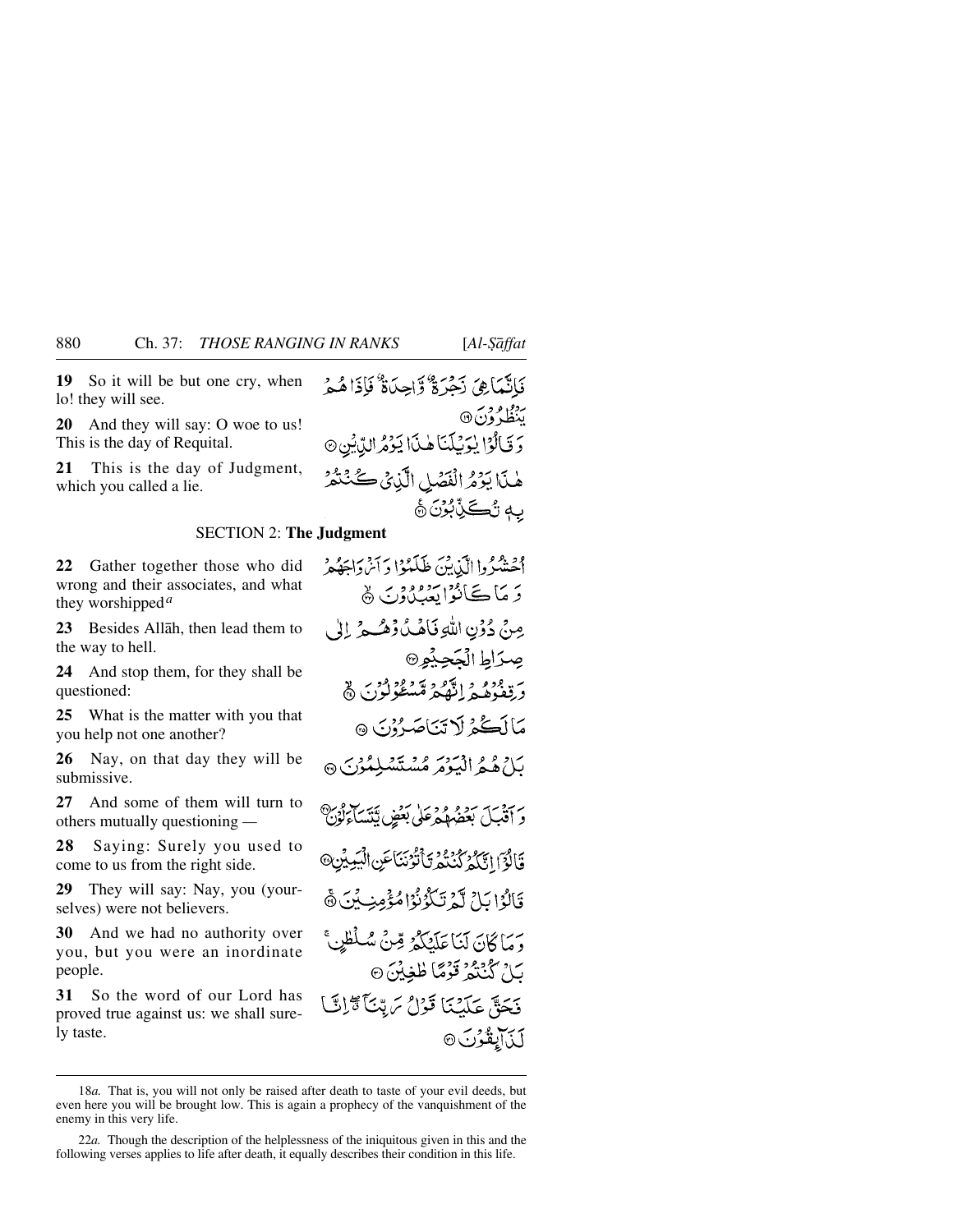**32** We led you astray, for we ourselves were erring.

**33** So, that day they will be sharers in the chastisement.

**34** Thus do We deal with the guilty.

**35** They indeed were arrogant, when it was said to them: There is no god but Allåh;

**36** And said: Shall we give up our gods for a mad poet?

**37** Nay, he has brought the Truth and verifies the messengers.*<sup>a</sup>*

**38** Surely you will taste the painful chastisement.

**39** And you are requited naught but for what you did *—*

**40** Save the servants of Allåh, the purified ones.

**41** For them is a known sustenance:*<sup>a</sup>*

**42** Fruits. And they are honoured,

**43** In Gardens of delight,

**44** On thrones, facing each other.

**45** A bowl of running water will be made to go round them,

**46** White, delicious to those who drink.

**47** It deprives not of reason, nor are they exhausted therewith.*<sup>a</sup>*

وَ تَوْسُرُدُ إِنَّا كُنَّا غُوِيْنَ۞ حود سوميدن في العناي مشتركون ابَّا كَنْ لِكَ نَفْعَلُ بِالْمُجْرِمِينَ @ اتَّهُمْ كَانُوَّا إِذَا قِيْلَ لَهُمْ لَآ اللَّهَ الَّ الأولاية يتكبرون ١ وَ بِقَدْلَوْنَ أَبِيًّا لَتَأْرِ كُنَّوْا الْقَدِّينَا لشَّاعِرِ مَّجْنُوُنِ ۞ لَّلِّ حَيْرَ بِالْحَقِّ وَصَدَّقَ الْمُرْسَلِيْنَ<sup>@</sup> اتَّكَدُّ لَيْدَاءِقُوا الْعَنَّابِ الْأَلِيْمِرِدَّ دَ مَا تُجْزَدُنَ إِلَّا مَا كُنْنُهُ نَعْبَدُنَ ۞ الأحيادَ الله الْمُخْلَصِيْنَ @ وكالحاك تفكر برازق متعكوه ثوث فياڪهُ عَوَهُ مُدَمَّتُ شَڪْرَهُ دِيَ هُ فيُ جَنّْتِ النَّحِيْهِ ﴾ عَلَىٰ مُسْرُسٍ مُنْتَقْبِلِيْنَ۞ يْطَابُ عَلَيْهِمْ بِكَأْسٍ مِّنْ مُّحِيِّنِ۞ بِرْبِهِمْ كَذَّةٍ لِلشَّرِيبِيْنَ مَنْ أَ\ فِيَمَا غَوْلٌ وَّ لَا هُمْ عَنْهَا يُذْبَقُوْنَ @

47*a.* The word *ghaul* is derived from *ghåla*, which means *it destroyed him*, and

<sup>37</sup>*a.* The early revelation of this chapter is universally admitted, and here, too, we have a clear statement that the Prophet came in fulfilment of earlier prophecy.

<sup>41</sup>*a.* The word *ma'l∂m* (*known*) shows that the sustenance mentioned in the verses that follow is one that is already *known* to those servants of Allåh who are purified from every pollution. This description of the blessings of paradise shows that all those blessings were spiritually tasted by the righteous in this life. In fact, their brief but important description as *fruits* in the next verse clearly shows those blessings to be the fruits of their good deeds.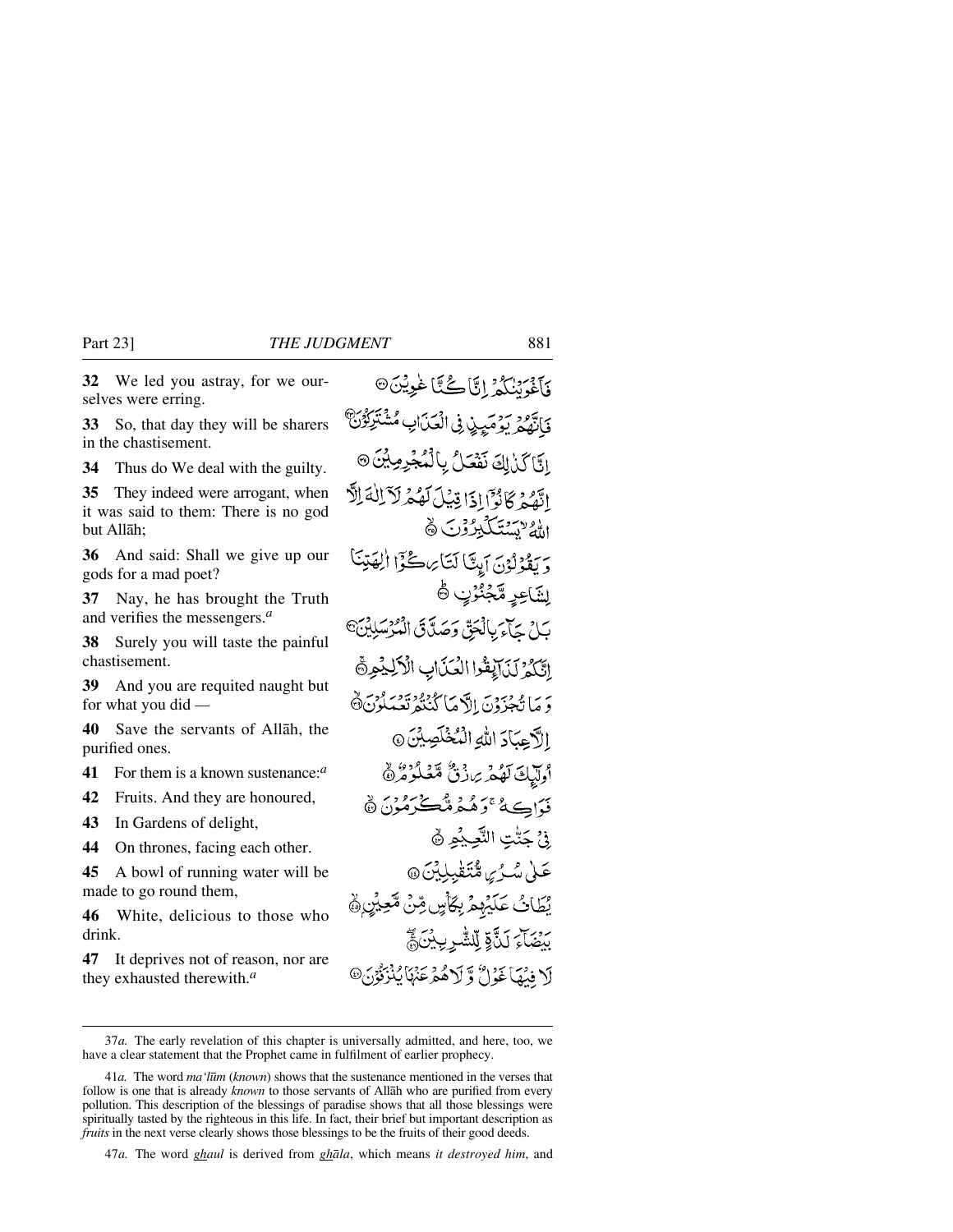**48** And with them are those modest in gaze, having beautiful eyes,

**49** As if they were eggs, carefully protected.*<sup>a</sup>*

**50** Then some of them will turn to others, questioning mutually.

**51** A speaker of them will say: Surely I had a comrade,

**52** Who said: Art thou indeed of those who accept?

**53** When we are dead and have become dust and bones, shall we then be requited?

**54** He will say: Will you look?

**55** Then he looked down and saw him in the midst of hell.

**56** He will say: By Allåh! thou hadst almost caused me to perish;

**57** And had it not been for the favour of my Lord, I should have been among those brought up.

رِ عِنْدَهُمُ قَصِرْتُ الطَّرْبِ عِيْنٌ ﴾ گَ أَيُّمَنَّ بَيْضٌ مَّڪَ ُرُكُ ۞ فَأَقْبَلَ بَعْضَهُمْ عَلَى بَعْضٍ يَّكْتَسَأَءَلُّوْنَ@ قَالَ قَأَيِلٌ قِنْهُمْ لِنِّ كَانَ لِيٍّ قَرِيْنٌ ﴾ يَّقُوْلُ آيِنَّكَ لَبِينَ الْمُصَلِّ قِيْنَ @ ءَاذَامِنْنَا دَڪُنَّا تُرَانَاوٌ عِظَامًا عَمِّاتَالَمَنِ يُنُوُنَ @ قَالَ هَـلُ آنَـٰتُمُ مُّطَّلِعُوْنَ @ فَأَطَّلَعَ فَيَرَاهُ فِي سَرَاءِ الْجَحِيْمِ ۞ قَالَ تَأْلِيُّهِ إِنْ كِنْ مَّ لَتَرْدِيْنِ ﴾ وَلَوْلَا نِعْمَةٌ مَرِقٌ لَكُنْتُ مِنَ الْمُحْضَرِيْنَ @

49*a.* The description of women given here calls attention to the prominent feature of the character of a good woman. In the first place, they are described as restraining their eyes, and modest in their gaze, and attention is thus called to the fact that the most valuable virtue of woman is that rare chastity which is described here as *restraint* or freedom of the eye from lust. Then the beauty of their eyes is praised, the suggestion clearly being that the purity of the eye leads to its beauty, or that the real beauty of the eye consists in its purity. In the second place, they are described as being eggs carefully protected, which alludes to their pure and unsoiled character. It should, however, be noted that what is apparently a description of women is really a description of the fruits of deeds done in this life, the words adopted being applicable to both (see the word  $h\bar{u}r$  in 52:20*a*), and these are in fact spiritual blessings manifested physically. The blessings which it promises, whatever they may be, are as much meant for men as for women; the only thing certain about them is that their nature is different from the nature of the physical blessings of this life. See also 38:52*a*.

*ghålati-l-khamru* means *the wine deprived him of reason*, and *ghaul* means *privation of the intellectual faculties* (LL). *Yunzaf∂n* is derived from *nazafa* meaning *he entirely* exhausted a well of its water (LL). *Nazif* is therefore *one intoxicated* or *deprived* of rea*son*, and *anzafa* carries a more extensive significance (R). The drinks of this life, through a source of pleasure, bring evil in their train. The drinks of the next life, which are called *ma'ßn* (*water of which one has reached the source*, or *water running upon the surface of the earth*) (LL), in v. 45, cause neither loss of reason, nor exhaustion. The name is common, but the nature of the two is different.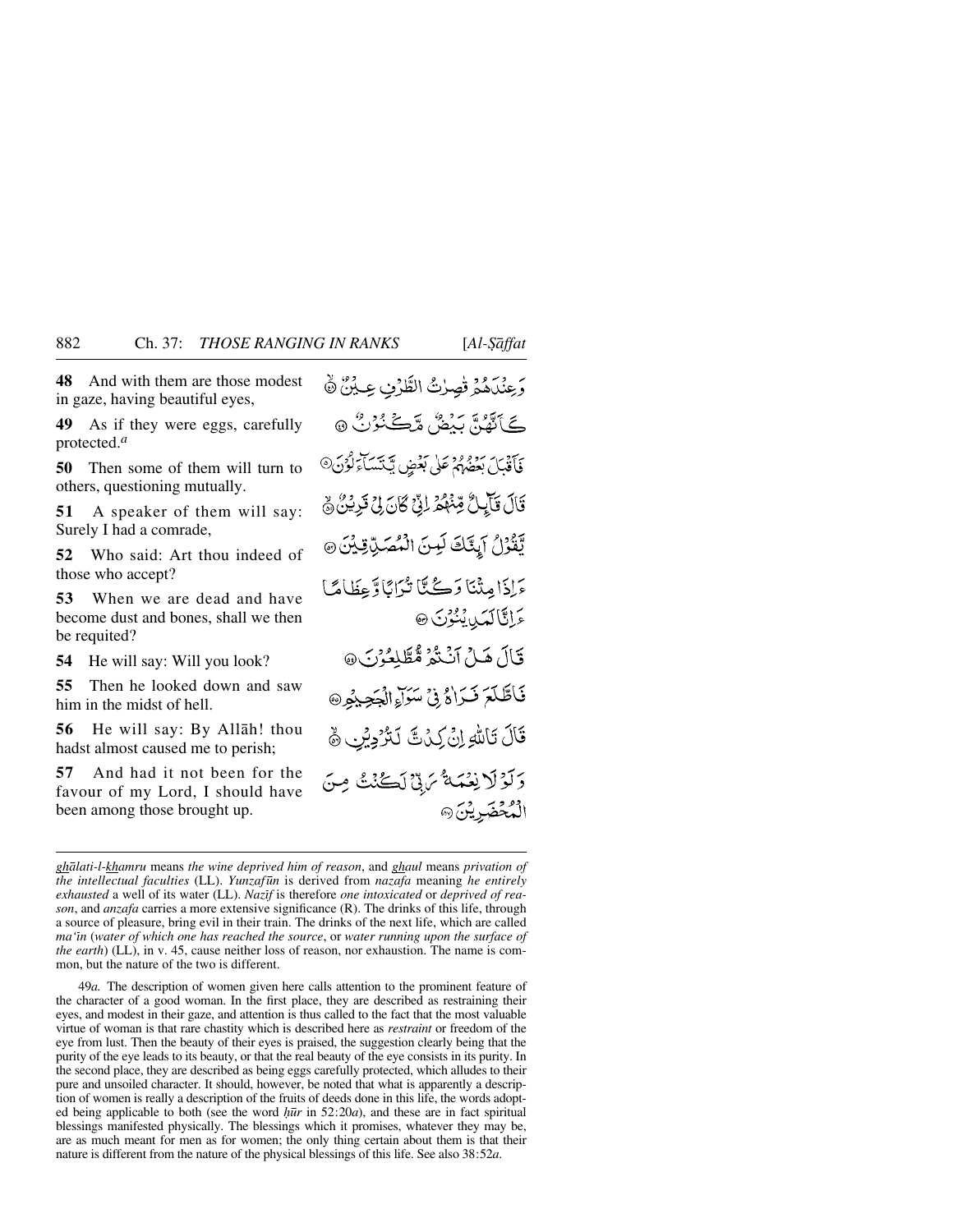**58** Are we not to die,

**59** Except our previous death? And are we not to be chastised?

**60** Surely this is the mighty achievement.

**61** For the like of this, then, let the workers work.

**62** Is this the better entertainment or the tree of Zaqq∂m?*<sup>a</sup>*

**63** Surely We have made it a trial for the wrongdoers.

**64** It is a tree that grows in the bottom of hell *—*

**65** Its produce is as it were the heads of serpents.*<sup>a</sup>*

**66** Then truly they will eat of it and fill (their) bellies with it.

**67** Then surely they shall have after it a drink of boiling water.

**68** Then their return is surely to the flaming Fire.*<sup>a</sup>*

**69** They indeed found their fathers astray,

**70** So in their footsteps they are hastening on.

آنَمَا نَحْنُ بِمَيِّتِيْنَ ﴾ إِلاَّ مَوْتَتَنَآ الْأَوْلِىٰ وَمَانَحْنُّ بِمُعَنَّبِيْنَ ۗ انَّ هٰذَاكَهُوَ الْفَوْزُ الْعَظِيْمُ ۞ لِيثْلِ هٰذَافَلْيَعُمَلِ الْعٰلِمُوْنَ ٢ اَذٰلِكَ خَبْرٌ نُّزُلًا اَمْرَشَجَرَةُ الزَّقْرُمِرِ۞ الَّاجَعَلْنِهَا فِتَيَةً لِّلطَّلِيلِينَ @ ٳٮ۠ۜۿٵۺؘڿڒٷٛؾؘٷ*ڋ*ۏۣ۬ٙٲڞڸ١ڶڿڿؽ۫ۅۣؖ۞ طَلَعُهَا كَأَنَّهُ رُؤُوسُ الشَّيْطِيُّنِ @ فَاتَّهُمْ لَأَكِلُوْنَ مِنْهَا نَمَالِعُوْنَ مِنْهَا الْتُطْوُنَ ﴾ ثُمَّرِ إِنَّ لَهُمْ عَلَيْهَا لَشَوْبَائِصْ جَبِيْهِنَّ تُدَّرِانَّ مَرْجِعَهُمْ لَأَلِّلَىٰ الْجَحِيْمِ الَّهُمُ آلَفَوْا إِيَاءَهُمْ ضَآلِينَ ﴾ فَهُكُمْ عَلَى اٰ شَٰرِهِيمُ يُهْدِعُوْنَ ۞

65*a.* The correct interpretation of *ru'∂s al-shayå∆ßn* is that adopted here, for the Arabs apply the name *shaiƌn* to *a sort of serpent having a mane, ugly or foul in the head and face*. According to others it is the name of a certain ugly plant (T, LL).

68*a.* The words, *then their return is surely to the flaming Fire*, are very significant, as if the food and drink described above were to be given to them before they went to hell. This is the reason that it is called *an entertainment* (v. 62). It is in fact a description of their evil plight in this life as well as in the Hereafter.

<sup>62</sup>*a. Zaqq∂m* is *"a dust-coloured tree, having small round leaves without thorns. It has a pungent odour and is bitter, and has knots in its stems ... the heads of its leaves are very foul"* (LL). *Zaqq∂m* also means *any deadly food* (T, LL), and in the dialect of Ifrßqiyah, it signifies *fresh butter with dates* (LL). Ab∂ Jahl is said to have scoffed at the idea of *zaqq∂m* being the food of those in hell by having prepared a repast of fresh butter with dates for a party of the Quraish chiefs, telling them that, according to the Prophet, such was the food that would be given to those who go to hell. See also 17:60*c*.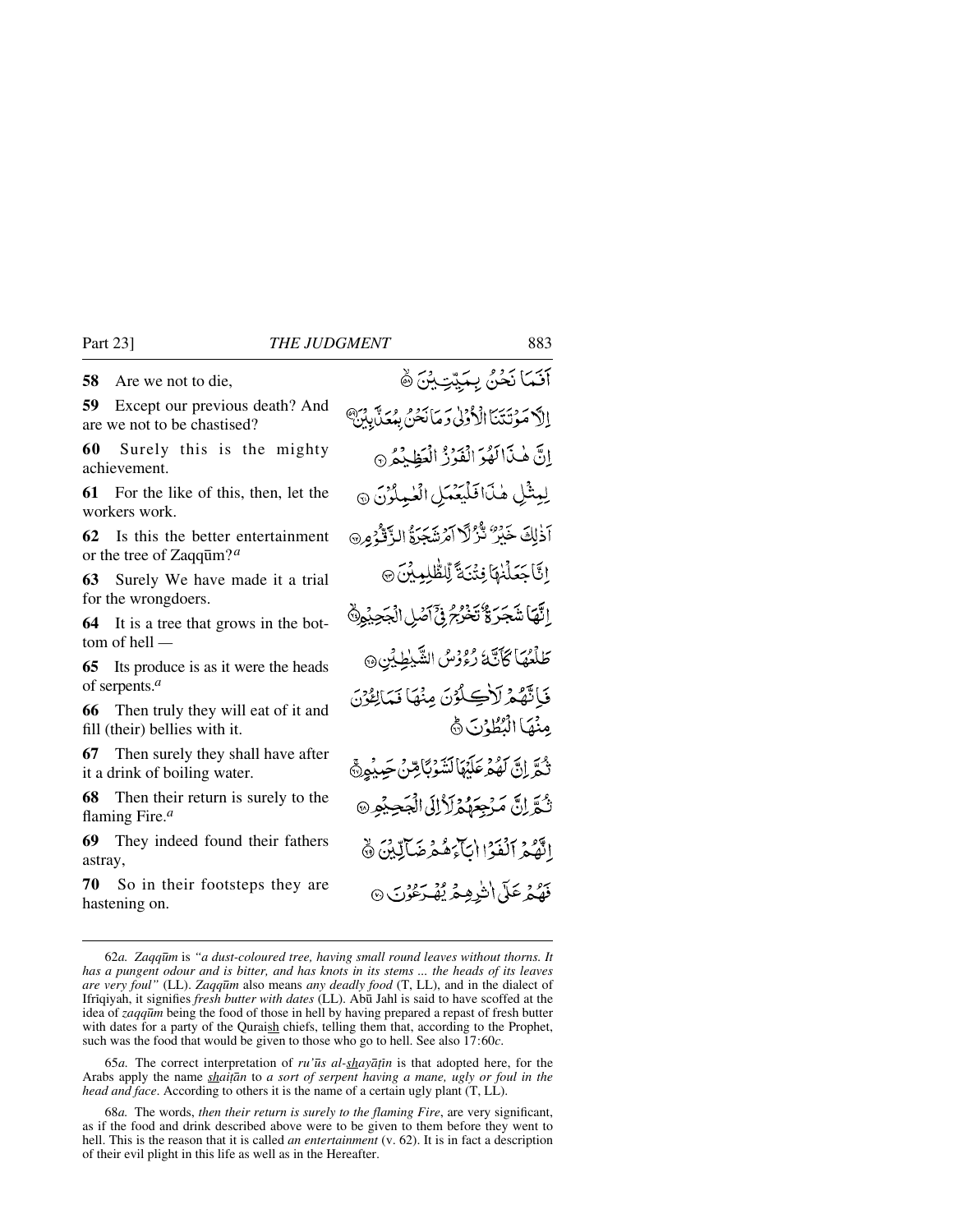**71** And most of the ancients surely went astray before them,

**72** And indeed We sent among them warners.

**73** Then see what was the end of those warned *—*

**74** Except the servants of Allåh, the purified ones.

# SECTION 3: **Noah and Abraham**

**75** And Noah certainly called upon Us, and excellent Answerer of prayers are We!

**76** And We delivered him and his people from the great distress;

**77** And made his offspring the survivors,

**78** And left for him (praise) among the later generations,

**79** Peace be to Noah among the nations!

**80** Thus indeed do We reward the doers of good.

**81** Surely he was of Our believing servants.

**82** Then We drowned the others.

**83** And surely of his party was Abraham.

**84** When he came to his Lord with a secure heart.

**85** When he said to his sire and his people: What is it that you worship?

**86** A lie *—* gods besides Allåh do you desire?

**87** What is then your idea about the Lord of the worlds?

وَلَقَدْ صَلَّ قَتَلَهُمْ أَكْثَرُ الْأَوَّلِيْنَ ۞ وَ كَيْنَ أَرْسَلْنَا فِيَهِمْ مُّنْ يِنْ مِنْ مَنْ هَذَا فَأَنْظُرْ كَنْفَ كَانَ عَاقِبَةُ الْمُنْذَرِبِنَ ۞ الأجبادَ الله السُخْلَصِينَ ﴾

رَبِّدَهُ بَأَدْيَنَانُوْحُ فَلَيْعُمَرَ الْمُجِيْبُونَ لَهُمْ

رَبِيَّنِهُ وَ اَهْلَهُ مِنَ الْكَرْبِ الْعَظِيْمِ مَّ

بَرْسَيْنَا ذَبِرْتَتَهُ هُمُرُ الْبُقِيْنَ ﴾

دَ تَرَكْنَا عَلَيْهِ فِي الْأَخِيرِيْنَ ڇَّ

سَلْمٌ عَلَى نُؤْجٍ فِي الْعُلَمِينِيَ ۞

إِنَّاكَتْلِكَ نَجْزِى الْمُحْسِنِيْنَ۞

اِنَّةً مِنْ عِبَادِنَا الْمُؤْمِنِ بِنَ ۞ ثُبُّعَ آغْيَرَ ثَنَـٰا الْأَخْسَـٰرِيْنَ ۞ وَ إِنَّ مِنْ شَيْعَتِهِ لَا بُرْهِيْهَمْ ٳۮ۬ڄؘٲٶؘڗؾ۪ۜڐڔؠڦٙڵؘؼ۪ۘٮٮڵڸؽ۬ٶۣ۞

إِذْ قَالَ لِأَبِيَٰهِ وَقَوْمِهِ مَاذَاتَعْبُلُونَ ۚ آبِفَكَّا الِهَةَ دُوْنَ اللهِ تُدِرُدُونَ هَ فَعَاظَنَّكُمُّ بِرَبِّ الْعٰلَمِيِّينَ @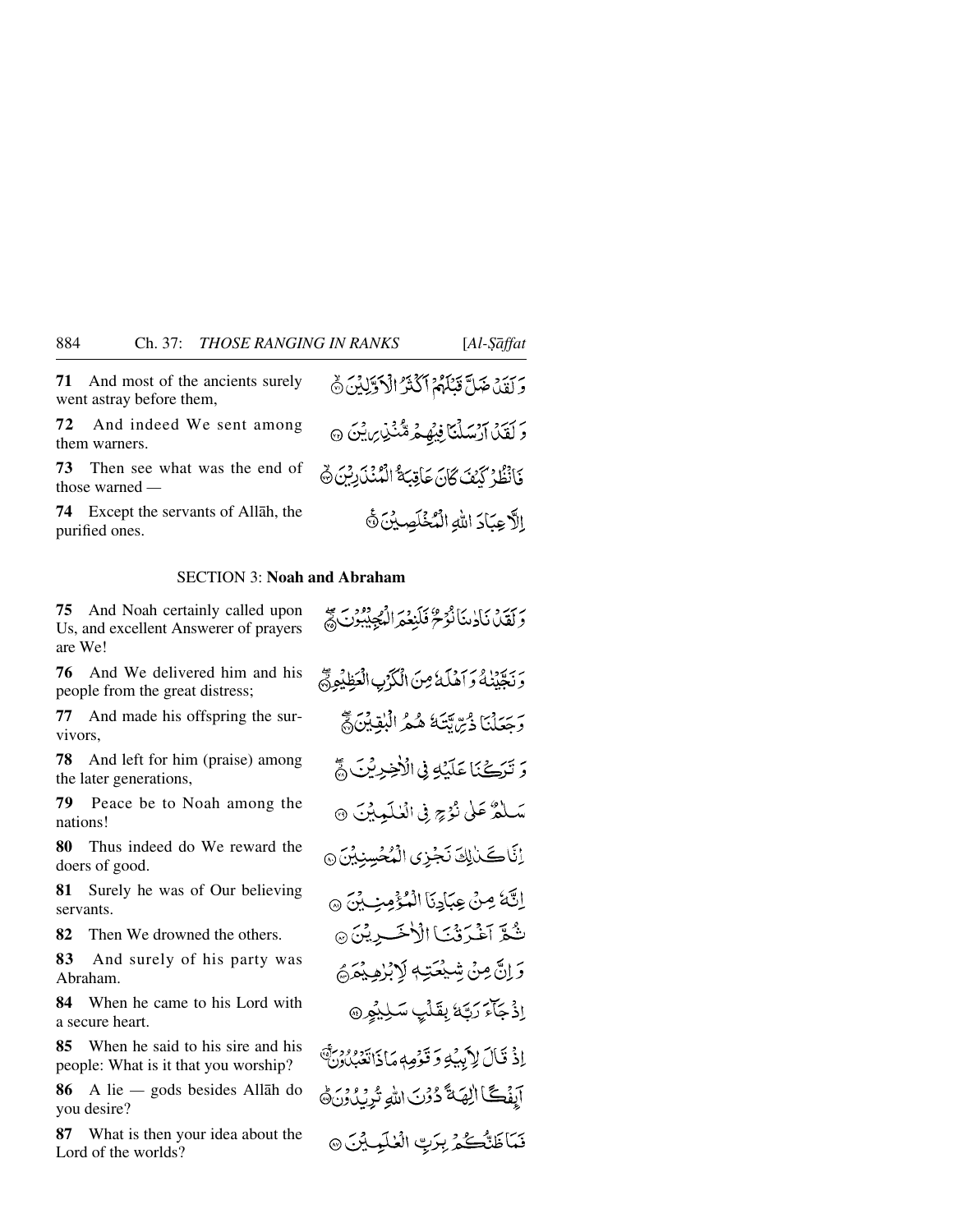**88** Then he glanced a glance at the stars,

**89** And said: Surely I am sick (of your deities).*<sup>a</sup>*

**90** So they turned their backs on him, going away.

**91** Then he turned to their gods and said: Do you not eat?

**92** What is the matter with you that you speak not?

**93** So he turned upon them, smiting with the right hand.

**94** Then they came to him, hastening.

**95** He said: Do you worship that which you hew out?

**96** And Allåh has created you and what you make.

**97** They said: Build for him a building, then cast him into the flaming fire.

**98** And they designed a plan against him, but We brought them low.

**99** And he said: Surely I flee to my Lord *—* He will guide me.

**100** My Lord, grant me a doer of good deeds.

**101** So We gave him the good news of a forbearing son.

**102** But when he became of age to work with him, he said: O my son, I have seen in a dream that I should

فَنَظَرَ نَظْرَةً فِي النُّجُوُمِ ۞ قَقَالَ لِقِّ سَقِيْعُ ۞ فَتَوَلَّوْاعَنْهُ مُّدَٰبِرِيْنَ ۞ فَيَاخَ إِلَى الْقِيَّةِ هُ فَقَالَ آلَا تَأْكُلُوْنَ هُ مَالَڪُمْ لَا تَنْطِقُوْنَ ۞ فَرَاغَ عَلَيْهِمْ ضَرْبًا بِالْيَمِيْنِ ۞ فَأَقْبَلُوْٓا اِلَيۡهِ يَهۡ وَّكۡدُنَ ۞ قَالَ الْتَبْلُونَ مَاتَنْجِتُوْنَ ﴾ وَاللَّهُ خَلَقَكُمْ وَمَاتَعْمَلُوْنَ ۞ تَأْلُوا انْتَوْالَهُ نُنْهَانَاً فَأَلْقُوْهُمْ فِي الْجَحِيمُ® فَأَرَادُوْا بِهِ كَيْدًا فَجَعَلْنَهُمُّ الْأَسْفَلِيْنَ® وَقَالَ إِنِّي ذَاهِبٌ إِلَىٰ رَبِّيٌ سَيَهْدِينِينَ رَبِّ هَبُ لِيُّ مِنَ الصَّلِحِيْنَ ۞ نَبَشَّرْنْهُ بِغُلْمٍكَلِيُو® فَلَتَّا بَلَغَ مَعَهُ السَّعْرَ قَالَ بِبُنَيَّ إِذَّ آمري في الْمَنَامِ أَنَّىٰٓ أَذْبَحُكَ فَأَنْظُرُ

<sup>89</sup>*a.* The people with whom Abraham contended were not only worshippers of idols, but also worshippers of stars. Hence Abraham cast a glance at the stars and declared that he could not bear their worshipping others than God. LL gives the following as one of the explanations of the words *saqim* (*sick*) on the authority of T: *I am sick of your worshipping what is not God*. But we also speak of a person as being *saqim*, when he bears spite against another. Thus you say *huwa saqim al-şadr 'alai-hi*, meaning *he is affected with spite against him* (T, LL). The words may thus be translated *I bear spite to your false gods*.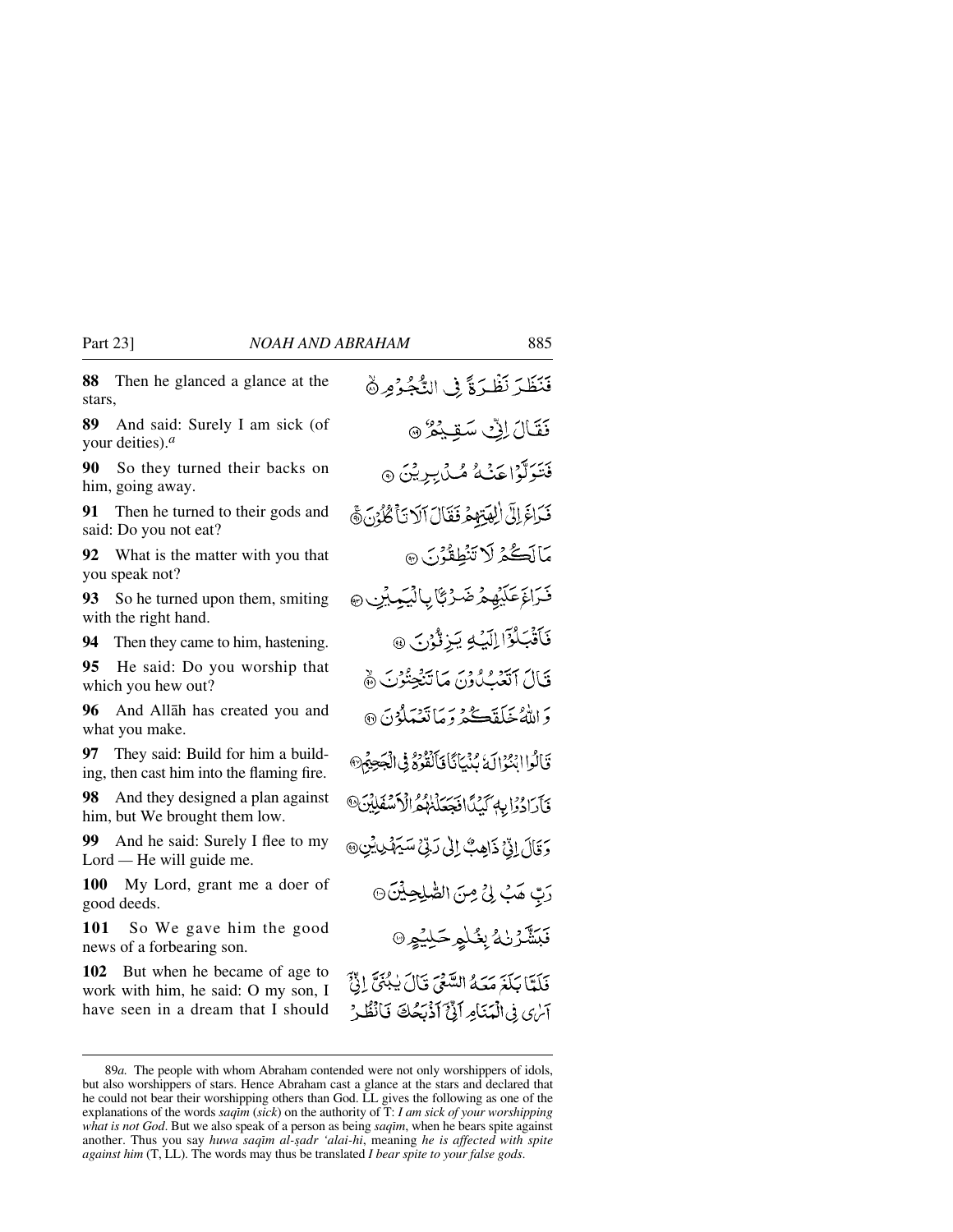sacrifice thee:<sup>*a*</sup> so consider what thou seest. He said: O my father, do as thou art commanded: if Allåh please, thou wilt find me patient.

**103** So when they both submitted and he had thrown him down upon his forehead,

**104** And We called out to him saying, O Abraham,

**105** Thou hast indeed fulfilled the vision.*<sup>a</sup>* Thus do We reward the doers of good.

**106** Surely this is a manifest trial.

**107** And We ransomed him with a great sacrifice.*<sup>a</sup>*

**108** And We granted him among the later generations (the salutation),

مَا ذَا تَبْرِي ثَقَالَ يَأْبَتِ افْعَلْ مَانْذُهُمْ ُ سَتَجِلُلْ َإِنْ شَاءَ اللَّهُ مِنَ الصُّبْرِيْنَ @

فَلَتَآآسُلَمَا وَتَلَّهُ لِلْجَبِيْنِ هَي

وَنَادَيْنَهُ أَنْ يَالِبُ لِمِيْمُ ﴾

قَنْ صَلَّاقَتَ الرُّءُيَا ۚ إِنَّ كَنَالِكَ نَجَزِي الْمُحْسِنِينَ ۞ إِنَّ هَٰذَا لَهُوَ الْبَلَوْۚا الْمُبِيِّنُ ۞ رَ ذَرَيْنُهُ بِنِ بِهِجٍ عَظِيْمٍ رَّتَرَكْنَا عَلَيْهِ فِى الْأَخِرِيْنَ ﴾

105*a.* The words, *Thou hast indeed fulfilled the vision*, show that the act of slaughtering was not needed for the fulfilment of the vision; the preparedness to do it amounted to its fulfilment. According to the Bible, Abraham cast out his son Ishmael and his mother Hagar in some wilderness when Ishmael was fourteen years of age (Gen. 21:9–21). The Holy Qur'an is silent on this point, but, according to Bukhari, the incident occurred when Ishmael was yet a suckling, and it was not in accordance with the wishes of Sarah but according to a Divine commandment that Abraham left Hagar and Ishmael in the wilderness near the Sacred House, and it was here, when Ishmael was in distress, that Zamzam was discovered (B. 60:9). The reference in the words *Thou hast indeed fulfilled the vision* may be to this incident, Abraham being told that the dream had already been fulfilled by casting out Ishmael and leaving him at Makkah.

107*a.* To commemorate Ishmael's sacrifice, a great sacrifice was ordered. This was not only the sacrifice of a ram on this particular occasion, but the great institution of sacrifice now connected with the pilgrimage to Makkah. Perhaps there is also a reference here to the abolition of human sacrifice, which was prevalent among most ancient nations, and the significance is that the place of human sacrifice was now forever being taken by the sacrifice of a ram.

<sup>102</sup>*a.* That the child spoken of here was Ishmael and not Isaac is made clear by v. 112, which states that it was after this incident that Abraham received the news of the birth of Isaac. This, no doubt, contradicts the Bible statement, but the fact that Ishmael's descendants kept a memorial of this sacrifice in the annual pilgrimage to Makkah shows clearly that Ishmael, and not Isaac, was the son whom Abraham was commanded to sacrifice. Moreover, the Bible contradicts itself when it speaks of Isaac as "thine only son" (Gen. 22:2). Only Ishmael could be spoken of as "only son" before the birth of Isaac. The hadith in which Isaac is spoken of as having been sacrificed is according to Ibn Kathir *gharib*, and must be rejected. The Holy Qur'an makes it clear beyond all doubt that it was Ishmael whom Abraham was ordered to sacrifice.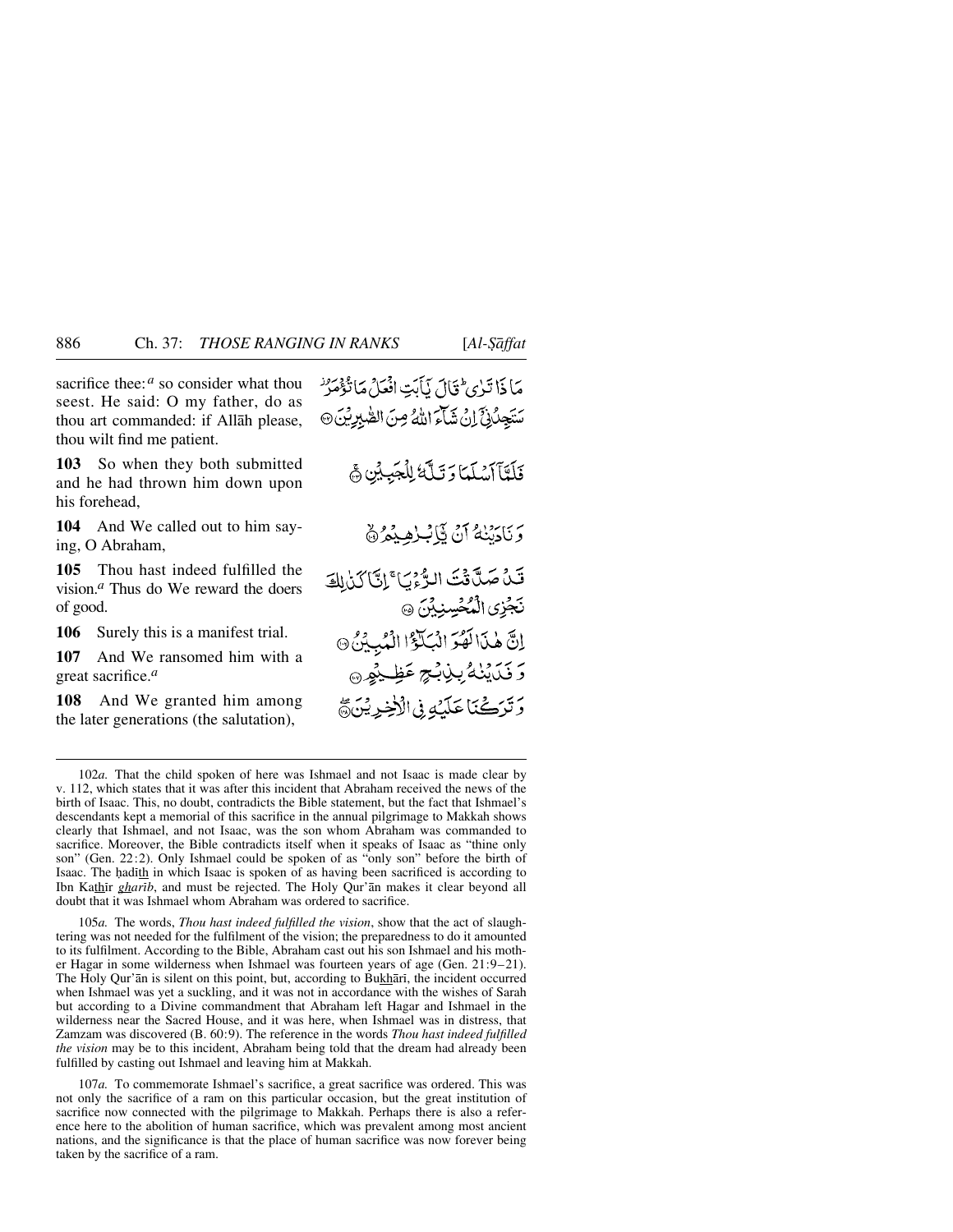**109** Peace be to Abraham!

**110** Thus do We reward the doers of good.

**111** Surely he was one of Our believing servants.

**112** And We gave him the good news of Isaac, a prophet, a righteous one.

**113** And We blessed him and Isaac.*<sup>a</sup>* And of their offspring some are doers of good, but some are clearly unjust to themselves.

#### SECTION 4: **Moses, Aaron, Elias and Lot**

**114** And certainly We conferred a favour on Moses and Aaron.

**115** And We delivered them, and their people from the mighty distress.

**116** And We helped them, so they were the vanquishers.

**117** And We gave them both the clear Book.

**118** And We guided them on the right way.

**119** And We granted them among the later generations (the salutation),

**120** Peace be to Moses and Aaron!

**121** Thus do We reward the doers of good.

**122** Surely they were both of Our believing servants.

**123** And Elias was surely of those sent.

بِرَ بِيَرْهِ مَنَتَنَاعَلْيِ مُؤْمِنِي وَ هٰذِ وَدِينَ ﴾ وَنَجَّيْنَهُمَا وَ قَوْمَهُمَا مِنَ الْكَرْبِ الْعَظِيْمِ۞ وَنَصَرْنَهُمْ فَكَانُواْ هُمُ الْكَلِيلِينَ ﴾ وَ أَتَيۡنَٰهُمَاۤالۡكِتَٰٮَ الۡمُّسۡنَبِيۡنَ ﴾ بِرَ بِرِّبِهِمَاالصِّرَاطَ الْمُسْتَقِيْعَرَدَّ وَتَرَكَّنَا عَلَيْهِمَانِي الْأَخِرِيْنَ ﴾ سَلْفُرْعَلْي مُؤْلِينِي دَ هٰبِدْ دُوْنَ ۞ إِنَّا كَذَٰلِكَ نَجْزِى الْمُحْسِنِيْنَ ۞ إِنَّهُمَا مِنْ عِبَادِنَا الْمُؤْمِنِيِّنَ® وَ إِنَّ إِنَّ بَالْيَامَ كَبِينَ ادْمُ وَسَلِلْنَ هَٰ

<sup>113</sup>*a.* Abraham and Isaac are spoken of distinctly to show that by blessing Abraham is here meant blessing his descendants through Ishmael.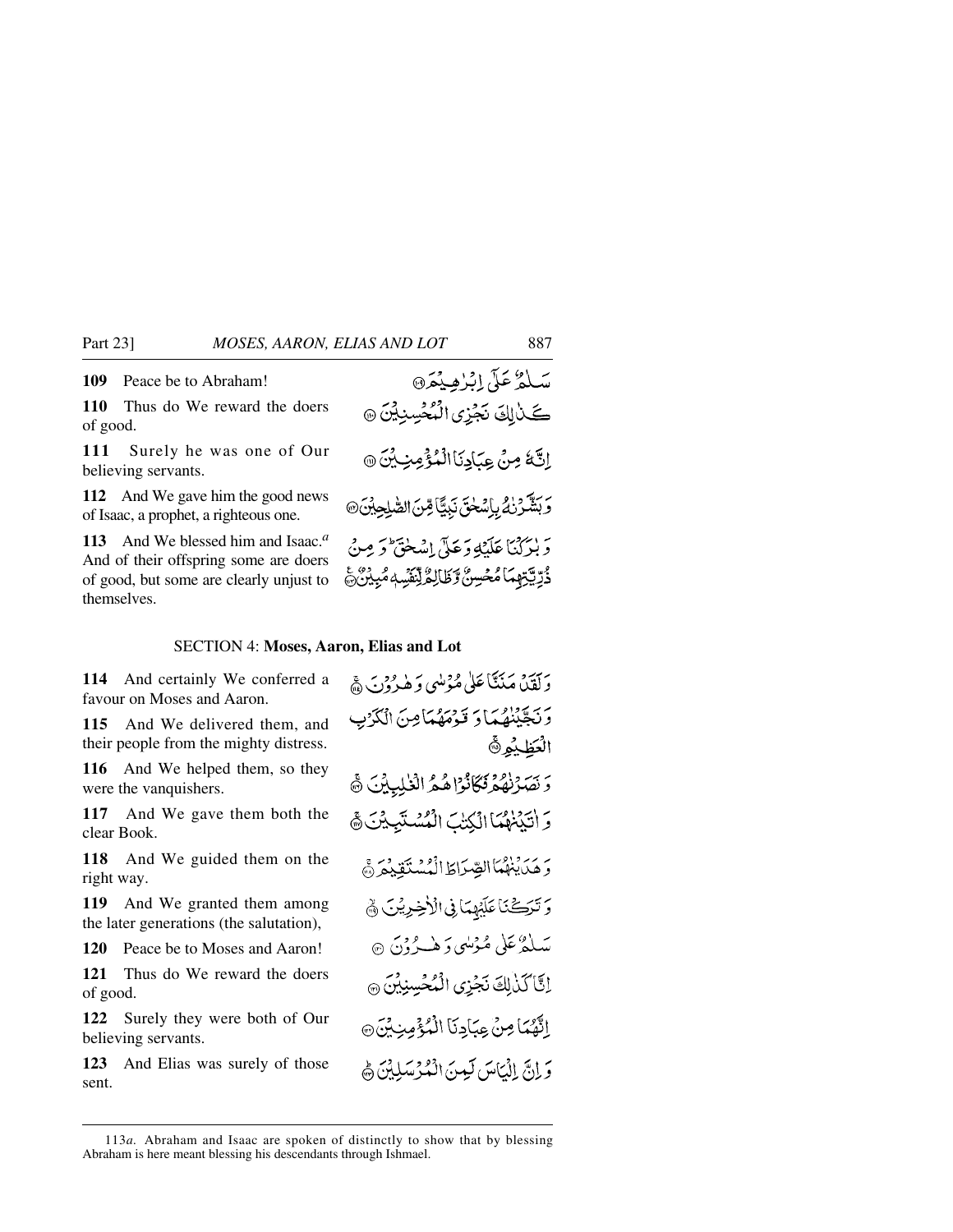**124** When he said to his people: Will you not guard against evil?

**125** Do you call upon Ba*'*l*<sup>a</sup>* and forsake the Best of the creators,

**126** Allåh, your Lord and the Lord of your fathers of yore?

**127** But they rejected him, so they shall be brought up,

**128** But not the servants of Allåh, the purified ones.

**129** And We granted him among the later generations (the salutation),

**130** Peace be to Elias!*<sup>a</sup>*

**131** Even thus We reward the doers of good.

**132** Surely he was one of Our believing servants.

**133** And Lot was surely of those sent.

**134** When We delivered him and his people, all *—*

**135** Except an old woman among those who remained behind.

**136** Then We destroyed the others.

**137** And surely you pass by them in the morning,

**138** And at night. Do you not then understand?

#### SECTION 5: **Jonah and the Prophet's Triumph**

**139** And Jonah was surely of those sent.

وَ بِالْبَيْلِ ۚ آفَىلَا تَعۡقِلُوۡنَ ﴾

دَ إِنَّ يُؤْتُسُ لَمِينَ الْمُدْسَلِيْنَ ﴾

اذْ تَالَ لِقَرْمِهِ آلَا تَتَّقَرُّنَ ٥ أَتَيْدُعُونَ بَعْبِيلاً وَتَنْأَرُونَ أَحْسَبَ الْخَالِقِدْ: ﴿ اللهَ بِٱلْكَرُورَتَ أَيَأْبَكُمُ الْآوَلِيْنَ@ ئَكَذَّبُوَةُ فَإِنَّهُمُ لَمُخْضَرُوْنَ ﴾ اللَّا عِبَادَ اللهِ الْمُخْلَصِيْنَ ۞ رَّتَرَكَّنَا عَلَيْهِ فِي الْأَخِرِيْنَ ﴾ سَلْمُ عَلَى إِلْ بَاسِينَ ۞ إِنَّآكَلْ لِكَ نَجْزِى الْمُحْسِنِيْنَ ۞ الثَّةُ مِنْ عِبَادِنَاالْمُؤْمِنِينِينَ ۞ وَلِنَّ لَوْظَالَيْسَ الْمُرْسَلِيْنَ ﴾ اذْنَجَّنْنَهُ وَآهُلُّهَ آَجُمَعِيْنَ ﴾ اِلاَّ عَجُوْمَّانِي الْغُـٰبِرِيْنَ ۞ تْكُرَّ دَمَّرْنَا الْأَخَيرِيْنَ ۞ وَ إِقَّاكُمْ لَتَعَدُّوْنَ عَلَيْهِمْ مُّصْبِحِيْنَ ۞

<sup>125</sup>*a.* Ba*'*l stands for the sun, or the sun-god.

<sup>130</sup>*a. Ilyåsßn* is only another form of the name of Ilyås (Kf) or Elias. Elias is mentioned as being one of the prophets in  $6:85$ . Some commentators are of opinion that Idris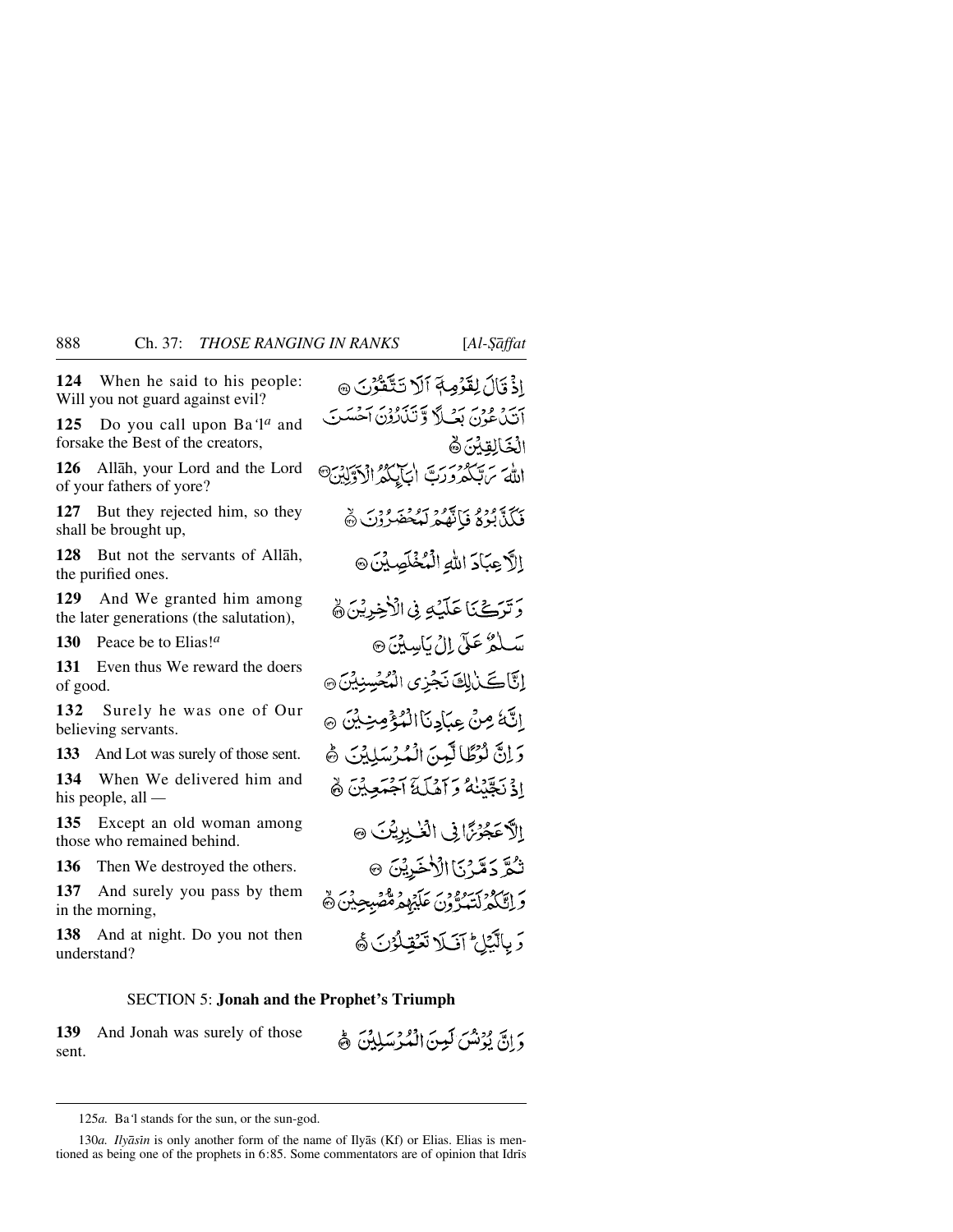**140** When he fled<sup>*a*</sup> to the laden ship,

**141** So he shared with others but was of those cast away.*<sup>a</sup>*

**142** So the fish took him into its mouth*<sup>a</sup>* while he was blameable.

**143** But had he not been of those who glorify (Us),

**144** He would have trarried in its belly till the day when they are raised.*<sup>a</sup>*

**145** Then We cast him on the naked shore, while he was sick.

**146** And We caused a gourd to grow up for him.*<sup>a</sup>*

**147** And We sent him to a hundred thousand or more.

and Elias are two different names of the same prophet, but, as I have shown in 19:57*a*, Idris in the Holy Qur'an stands for Enoch, and Elias is the same as the Elijah of the Bible.

141*a. Såhama* means *he drew lots* or *he shared with another in a thing* (LL). According to the Bible, Jonah went into a boat but was cast into the sea on account of a storm (Jonah 1:15).

142*a.* According to Jonah 1:17, Jonah was devoured by a fish. The word used in the Qur'ån is *iltaqama*, which does not necessarily signify the act of devouring. *Laqm* means a *morsel*, and from the same root is *iltaqama*, which means *he took into his mouth* and also *embraced; iltaqama f å-hå fi-l-taqbßl* means *he took her mouth within his lips in kissing* (LL). According to one explanation, his heel only was drawn by the fish into its mouth.

144*a.* The meaning is that the fish would have eaten him, and he would have died. By *the day when they are raised* is not meant the actual day of Resurrection, because the fish was not an immortal fish that could live to the day of Resurrection. A person's death is generally called the day of his resurrection in a certain sense. *Man måta fa-qad qåmat qiyåmatu-h∂ — he who dies, his resurrection comes to pass —* is the heading of a chapter in the *Mishkāt* (Msh. 26:7), a standard Hadith collection.

146*a.* According to the Bible, the gourd gave shelter to Jonah, but the next day a worm smote the gourd so that it withered, and Jonah grieved for it. The lesson drawn from this incident is stated thus: *"*Thou hast had pity on the gourd, for the which thou hast not laboured, neither madest it grow.... And should not I spare Nineveh, that great city, wherein are more than sixscore thousand persons that cannot discern between their right hand and their left hand*"* (Jonah 4:10–11). These were the hundred thousand or more persons to which Jonah was sent, as stated in v. 147.

إِذْ آبَقَ إِلَى الْفُلْكِ الْمَشْحُرُنِ ﴾ فَسَاهَمَ فَكَانَ مِنَ الْمُلْحَضِينَ ﴾ فَالْتَقَبَّمُ الْحُوْتُ وَ هُوَ مُلِيَحْرٌ ۞ فَلَوْلَآ أَنَّهُ كَانَ مِنَ الْسُيِّحِيْنَ ﴾ لَلَيْتَ فِي بَطْنِهَ إِلَىٰ يَؤْمِرِ يُبْعَثُوْنَ ﴾ بَهْرَدُهُ بِالْعَرَاءِ وَهُوَ سَقِيْدُهُ ﴾ رَ آَثْبَتْنَا عَلَيْهِ شَجَرَةً مِّنْ يَّقْطِبُنِ ۞ وَارْسَلْنَهُ إِلَىٰ مِائَةِ اَلَفٍ أَوْيَزِيْدُوْنَ،

<sup>140</sup>*a.* It is meaningless to say that Jonah fled from God. He was a prophet and knew that no one could flee from God, for God's kingdom is unlimited. Nor does the Qur'ån say that he fled from God. Even the commentators do not accept this (Rz). It would appear that he fled from his people or from the king; see also 21:87*b*, 87*c*.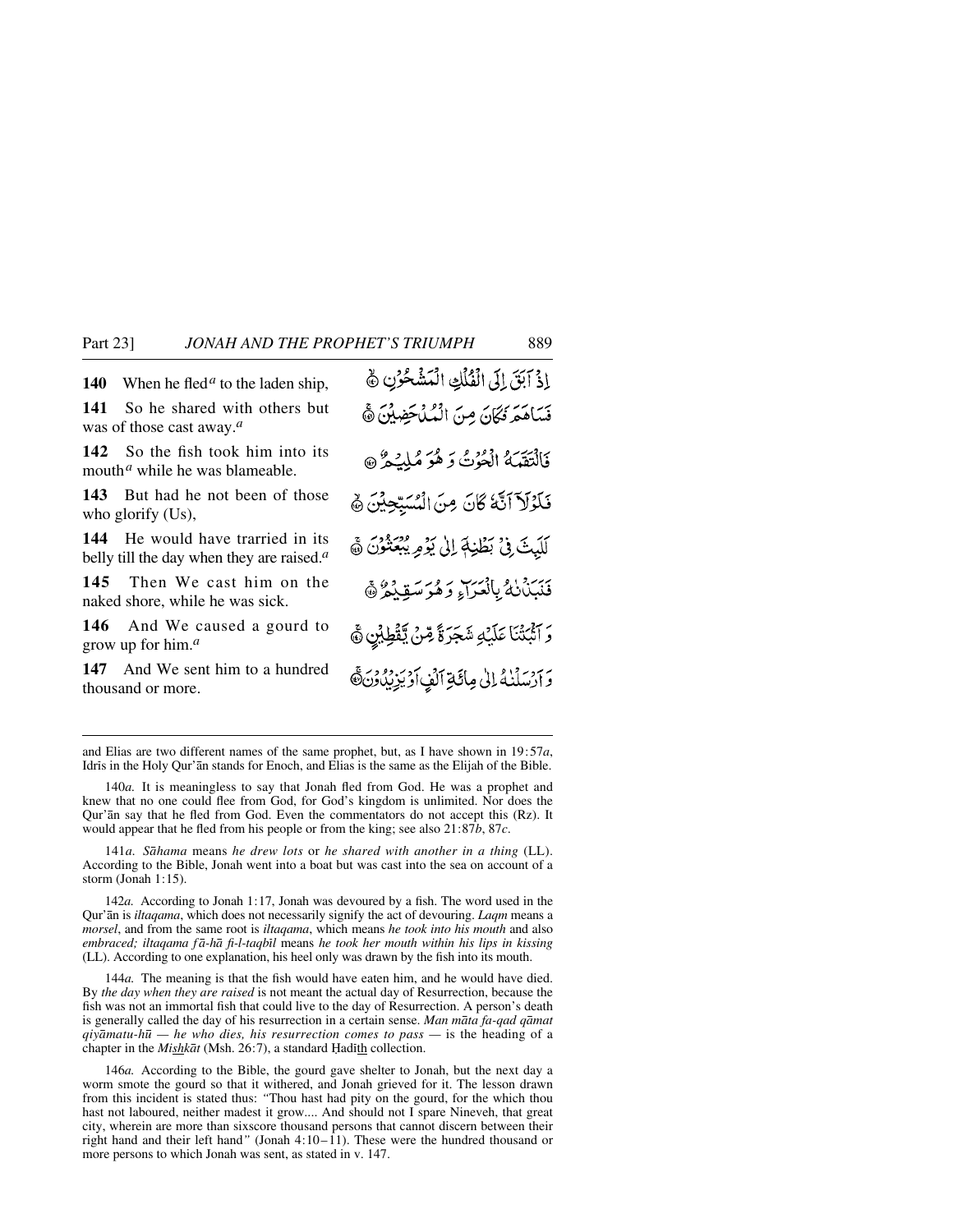**148** And they believed, so We gave them provision till a time.

**149** Now ask them whether thy Lord has daughters and they have sons?

**150** Or did We create the angels females, while they witnessed?

**151** Now surely it is of their own lie that they say:

**152** Allåh has begotten. And truly they are liars.

**153** Has He preferred daughters to sons?

**154** What is the matter with you? How you judge!

**155** Will you not then mind?

**156** Or have you a clear authority?

**157** Then bring your Book, if you are truthful.

**158** And they assert a relationship between Him and the jinn.*<sup>a</sup>* And certainly the jinn know that they will be brought up (for judgment) *—*

**159** Glory be to Allåh from what they describe!*—*

**160** But not so the servants of Allåh, the purifed ones.*<sup>a</sup>*

**161** So surely you and that which you serve,

**162** Not against Him can you cause (any) to fall into trial,

بَاسْتِهُ الْمَتَعَنَّهُمْ إِلَى حِيثِنِ ﴾ فَاسْتَفْتِهِمْ آلِرَتِكَ الْبَنَاتُ وَ لَّقُمُ الْبَنْوْنَ فَ آمْ خَلَقْنَا الْمَلَيْكَةَ إِنَانَّاً وَهُمْ شَهِدُّنِنَ<sup>0</sup> آلَآ اِنَّهُمُ مِّنْ اِفْكِهِمْ لِّيَقُرُّلُوۡنَ ۞ وَلَدَ اللَّهُ لَا أَنَّهُ لَهُ لَكُنَّ بُوْتَ ۞ آصطَفَىٰ الْبَيِّنَاتِ عَلَىٰ الْبَيْنِيْنَ هَ مَاأَڪُهُ قَصَيْفَ تَحْبُدُونَ ۞ آفيكا تَذَكَّ ذُنَ هُ م نڪه سلطانُ مُبِينُ ۾ فَأَنْزَا بِكِتْبِكُمُ إِنْ كُنْنُكُرْ صَٰبِ قِيْنَ وَحَعَلُوْا بَدْنَهُ وَبَدْنَ الْجِنَّةِ نَسَبًا لَهُ رَبِّيْهِ عَلِيْتِ الْجِنَّةُ إِنَّهُمْ لَيَحْتَرُوْنَ ﴾ وفراس اللهِ عَيَّا يَصِفُوْنَ ﴾ إِلَّا عِبَادَ اللهِ الْمُخْلَصِينَ @ فَاتَّكُمْ وَمَا تَعْبُلُوْنَ ۞ مَآ آَنْتُمْ عَلَيْهِ بِفْتِنِيْنَ ٥

<sup>158</sup>*a.* They said that they considered the angels to be daughters of God and worshipped them. In the Qur'ån, however, it is stated that it was really the jinn *—* their own leaders in evil *—* that they worshipped, not the angels: "then will He say to the angels: Did these worship you? They will say: ... nay, they worshipped the jinn" (34:40, 41).

<sup>160</sup>*a.* It is the evildoers that will be brought up for judgment (v. 158), not the servants of Allåh.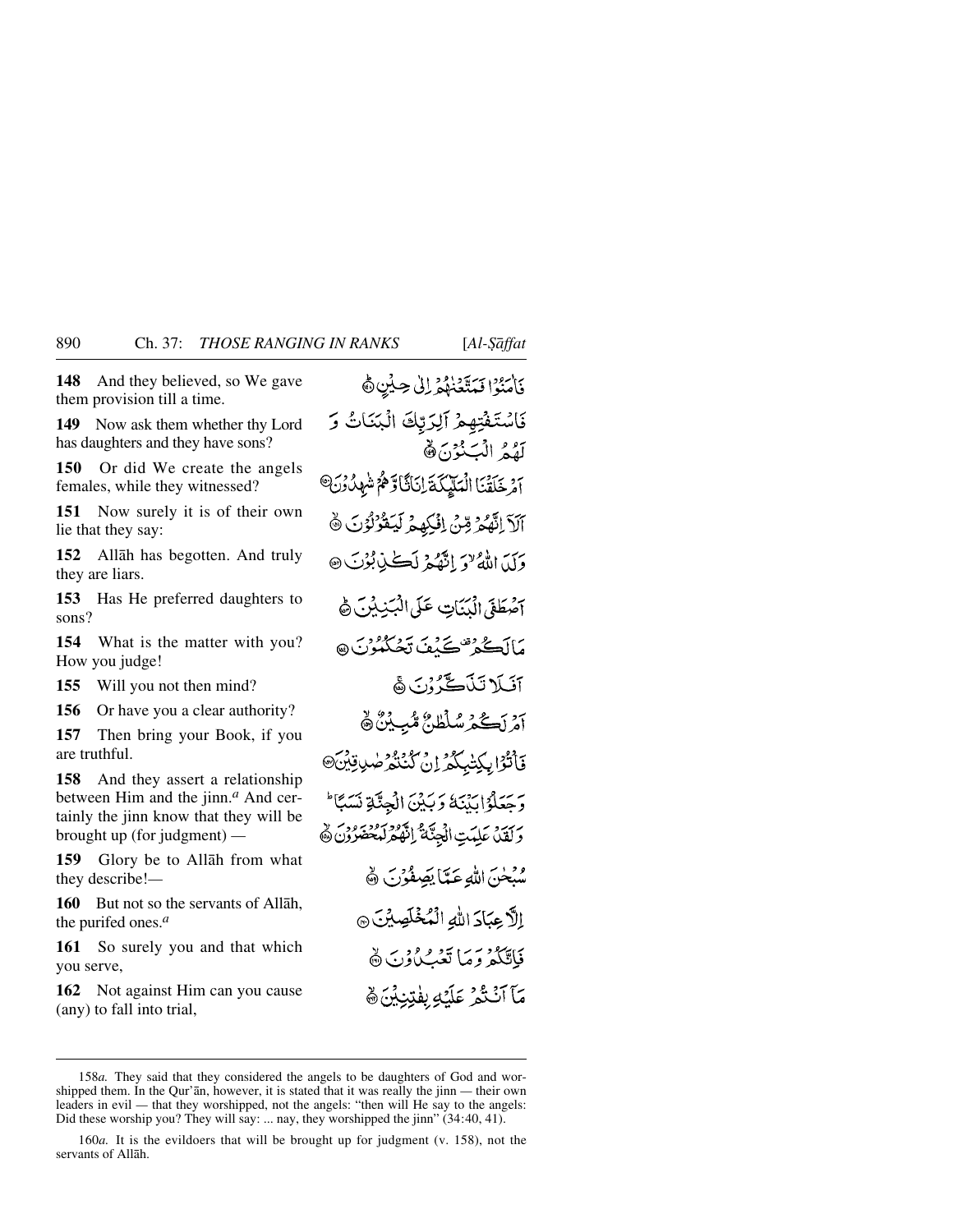**163** Save him who will burn in the flaming Fire.

**164** And there is none of us but has an assigned place,*<sup>a</sup>*

**165** And verily we are ranged in ranks,

**166** And we truly glorify (Him).

**167** And surely they used to say:

**168** Had we a reminder from those of yore,

**169** We would have been sincere servants of Allåh.

**170** But (now) they disbelieve in it, so they will come to know.

**171** And certainly Our word has already gone forth to Our servants, to those sent,

**172** That they, surely they, will be helped,

**173** And Our hosts, surely they, will be triumphant.

**174** So turn away from them till a time,*<sup>a</sup>*

**175** And watch them, they too will see.

**176** Would they hasten on Our chastisement?

**177** So when it descends in their court, evil will be the morning of the warned ones.

**178** And turn away from them till a time,

**179** And watch, for they too will see.

الاَّ مَنْ هُوَ صَالِ الْجَحِيْمِ۞ دَ مَا مِتَآ الْآلَةُ مَقَامٌ مَّعۡلُوْهُ ۚ وَّ إِنَّا أَيَبَحْنُ الصَّبَانَّةُ ٰ رَبِّ هَجْ وَ إِنَّا لَنَحْنُ الْمُسَبِّحُونَ ۞ وَإِنْ كَيْأَنُوْالْدَعْوْنُوْنَ ۞ لَوْ آرَبَّ عِنْكَآنَا ذِكْرًا مِّنَ الْأَوَّلِيْنَ ۞ لَكُنَّا عِبَادَ اللَّهِ الْمُخْلَصِيْنَ @ فَكَفَرَهُ إِلِهِ فَسَوْنَ يَعْلَمُوْنَ @ بِرِيِّي سَيَعَتْ كَلِيتُنَالِعِيَادِنَاالْمُرْسَلِيْنَ ﴾ ادَّهُمْ لَهُمُّ الْمَنْصُوبُونَ ۞ وَإِنَّ جُنْدَيَا لَهُ هُهُ الْغُلْبُوْبَ ۞ نَتَرَلَّ عَنْهُمْ حَتَّى حِيْنٍ ﴾ و آبصِرُهُمْ نَسَوْنَ يُبْصِرُوْنَ @ آفَبِعَنَابِنَا يَسْتَغْجِلُوْنَ @ فَإِذَا نَذَلَ بِسَاحَتِهِمْ فَسَأَءَ صَبَاحُ الْمُنْذَى بِنَ ﴾ دِ نَبَراهٌ عَنْهُمْ حَتَّى حِيثِنِ هَ و آهي فسوت موضورت @

164*a.* These words are put into the mouth of the believers.

174*a.* That is, the time of victory (Bd).